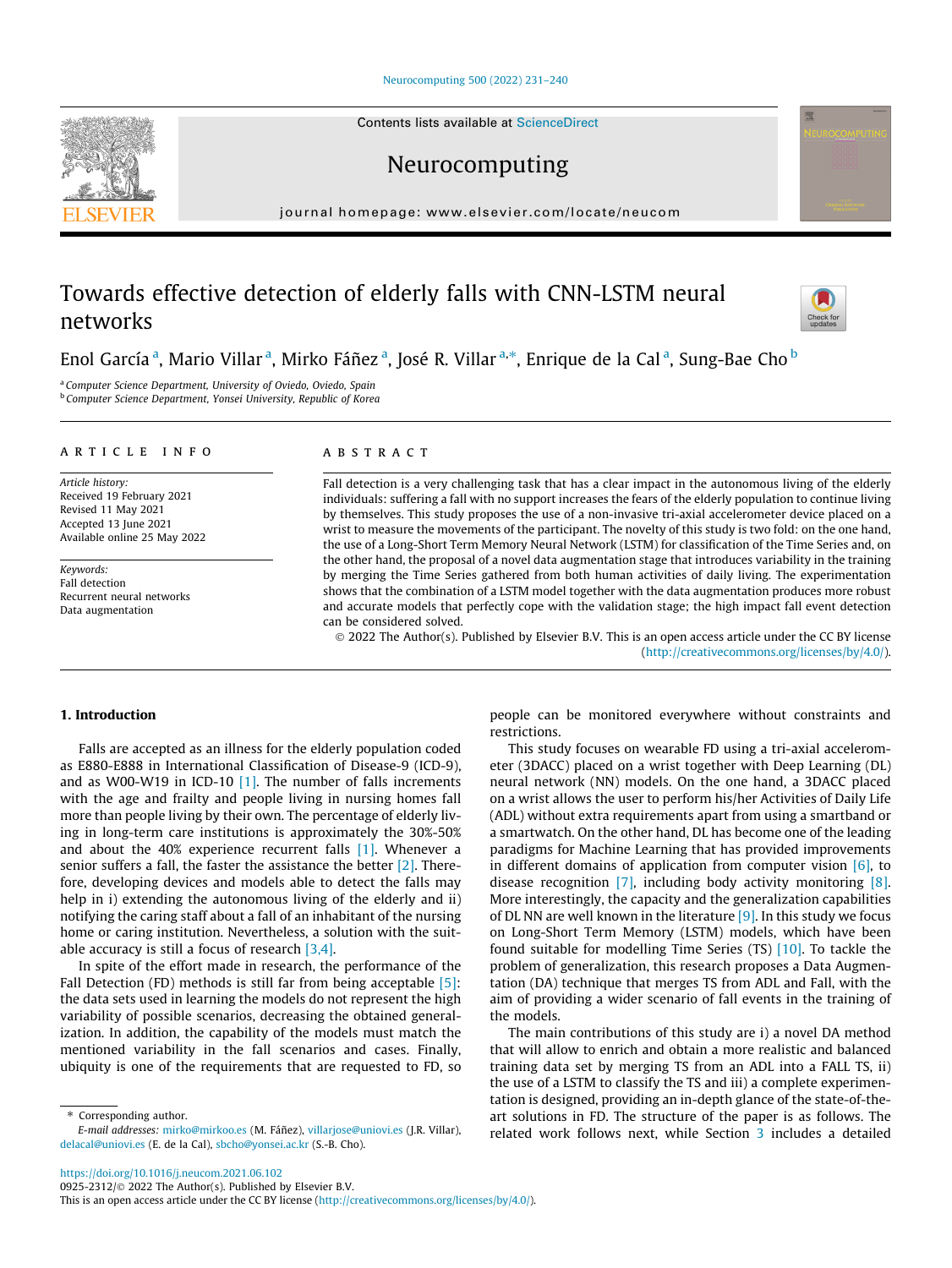<span id="page-1-0"></span>description of the novel DA proposal and the different DL models developed for this research. In Section [4](#page-4-0) the data sets and the experimentation set up are completely detailed. The results and the discussion on them are depicted in Section [5](#page-5-0). Finally, the paper ends with the conclusions drawn from the study.

## 2. Related work

FD has been studied using many different technologies: video monitoring [\[11\],](#page-7-0) motion sensors [\[12\]](#page-7-0) or floor and sound sensory systems [\[13\].](#page-7-0) Wearable devices have been widely used due to the unobtrusiveness and ubiquitous character: 3DACC [\[14\]](#page-7-0), barometer and gyroscope [\[15\]](#page-7-0), electromyography [\[16\]](#page-7-0) or angle [\[17\].](#page-7-0) Concerning with the FD intelligent decision making, we can mention the use of predefined thresholds [\[18\],](#page-7-0) Support Vector Machines (SVM[\)\[19,20\],](#page-7-0) dictionaries and TS representation [\[21\],](#page-7-0) clustering [\[22\]](#page-7-0), NN [\[23\]](#page-7-0), Random Forests (RF) [\[24\]](#page-8-0), Hidden Markov Models [\[25–27\]](#page-8-0), ensemble of classifiers [\[24\],](#page-8-0) among others.

Nonetheless, the generalization capabilities of the different solutions are far to cope with the real task of FD [\[5\].](#page-7-0) Besides, DL has attracted the attention of the research community due to its capacity and generalization capabilities and has been already applied to FD and Human Activity Recognition (HAR) as well [\[3\].](#page-7-0) Basically, there are three different approaches: i) Convolutional Neural Networks (CNN), ii) Temporal and Recurrent Neural Networks (RNN) and iii) Auto-Encoders (AE) and Generational Adversarial Neural Networks (GANN); as mentioned before, this study focuses on supervised solutions and this latter case is not analyzed. Concerning with CNN applied to FD, the studies presented in [\[28–](#page-8-0) [32\]](#page-8-0) showed different architectures in their studies. A sequence of 2 stages followed by a final dense layer and an output neuron was proposed in [\[28\],](#page-8-0) each stage including a CNN layer plus a maxpooling for subsampling. In [\[32\]](#page-8-0), 4 blocks were sequenced, each block containing several layers: a CNN followed by a batch normalization, a ReLU and a max-pooling layers. The CNN layers decreases in dimension (128, 64, 32 and 16 nodes). A batch size of 64 TS, L2 regularization, dropout and a Data Augmentation (DA) consisting in a random rotation of the TS were also included in the training of the model.

Furthermore, an interesting comparison between CNN, K-Nearest Neighbours, SVM and threshold-based solutions for fall detection was published in [\[29\]](#page-8-0). In this case, the authors proposed two convolutional layers of 30 and 15 nodes with a filter size of 4 for both and with pool size of 2. Finally, a dense layer of 6 nodes and a soft-max classification layer completed the CNN model. Windows of 1 s long of the acceleration magnitude were feed to the network. Finally, the studies in [\[30,31\]](#page-8-0) compared CNN and LSTM models finding better performance on the latter. CNN has also been employed in HAR [33-38]. Each of these studies prepared their own model description, including 1D-CNN [\[37\]](#page-8-0), input dimension in terms of a different sliding window configuration and parameter set. In the comparison found in  $[36]$ , different models were compared: CNN, LSTM, CNN + LSTM, XGBoost, AE + RF and Multilayer Perceptron (MLP); surprisingly, MLP beating all the models in this comparison.

Long-Short Term Memory Neural Networks (LSTM) is the most widely used RNN in FD [39-43,30,31]. One of the simplest architectures is shown in [\[39\],](#page-8-0) including a 3-neuron input layer followed by two Gate Recurrent Unit (GRU) layers of 20 neurons each and a final stage of 2 neurons Soft-Max layer. Similarly but using LSTM, the study in [\[41\]](#page-8-0) included an input window of 30 samples corresponding to 1 s, two LSTM layers followed by a feed-forward NN of 200 neurons each and a feed-forward NN of 2 neurons were used to classify as Fall or Not Fall inputting 1-s windows of the acceleration's magnitude. A sliding window of 1.28 s (at 32 Hz of sampling rate) is normalized and one or two LSTM (or GRU) layers (3 neurons each) followed by a dropout, a dense layer and a Soft-Max output neuron. Moreover, [\[40\]](#page-8-0) proposed a window size set to  $w = 256$  samples corresponding to 1.28 s and 50% of overlapping. The model's architecture included an input layer  $(w \times 3)$  followed by a Dense layer ( $w \times 3$  to  $w \times 32$ ) plus a batch normalization and dropout, two LSTM layers ( $w \times 32$  nodes each) implementing dropout and finishing with a Dense layer ( $w \times 32$  to  $1 \times 32$ ) and a Soft-Max final neuron. Actually, the proposal in [\[41\]](#page-8-0) seems similar to the approach in [\[40\]](#page-8-0) but using the magnitude of the acceleration instead of the three components.

In addition, 3DACC has been used together with gyroscope in [\[43\]](#page-8-0), including a windowing of 51 values from the 6 channels. Then, an LSTM with 100 nodes followed by a Dense layer and a Soft-Max unit is proposed to classify the TS sequences. Finally, [\[30\]](#page-8-0) proposed a combination of CNN and LSTM as follows: 3 CNN layers of 128 nodes each, followed by 2 CNN layers of 96 nodes each, a LSTM of 128 nodes and a Dense layer of 2 nodes. This proposal was also analysed in [\[31\]](#page-8-0), including a rotation-based DA in the training of the models. In addition, there are studies of RNN used in HAR [\[44,36,45\],](#page-8-0) which perform similarly with their own network architecture.

Besides, all the DL studies are based on staged fall data sets. These data sets include a set of participants performing ADL and mimicking fall events. These data sets are important due to the difficulty in gathering data from real cases; however, the number of fall events and how they are mimicked play an important role in the generalization capabilities of the models. On the one hand, the balance between Fall and Non Fall TS is usually in compromise; on the second hand, the fall events start with the subject still; that is, there is no ADL just before the fall event. To our knowledge, only a few DA solutions have been proposed in the literature to tackle this problem using either the rotation of the acceleration axis [\[30,32,31,41\]](#page-8-0) or by shifting and scaling the TS  $[46]$ . The former is a 3D linear angular transformation while the latter includes a random shifting of the TS in one direction and an independent random scale of the differences among consecutive values. Clearly, there is still room for improvement in trying to obtain more balanced data sets that cover more real fall events.

# 3. Enriching FD with DL and data augmentation

This study focuses on supervised approaches to classify a TS window as Fall or Not Fall using DL models and how to enhance FD to obtain generalized models. To do so, we first propose a novel DA technique that merges two TS, one from a Fall and one from a compatible ADL, to produce a new TS that resembles performing an ADL just before a fall event. Furthermore, we propose the use of LSTM layers after a convolutional stage followed by a Dense classifier to classify the TS. The following subsections describe these contributions in the mentioned order.

# 3.1. A novel TS data augmentation

The proposed DA technique addresses the problem of providing with enough valid data in order to train DL RNN models, solving the difficulties detected in  $[47]$ . To do so, the DA mixes two TS: one from a fall event and one from a randomly chosen compatible TS. The benefits of this solution is twofold: On the one hand, mixing two TS enriches the data set with different scenarios where a fall might occur. On the second hand, the increased number of windows due to the DA helps in balancing the training data set and, thus, obtaining more robust and generalized models. So, basically, the DA technique transforms the training data set from dealing with the staged falls only (which are a sequence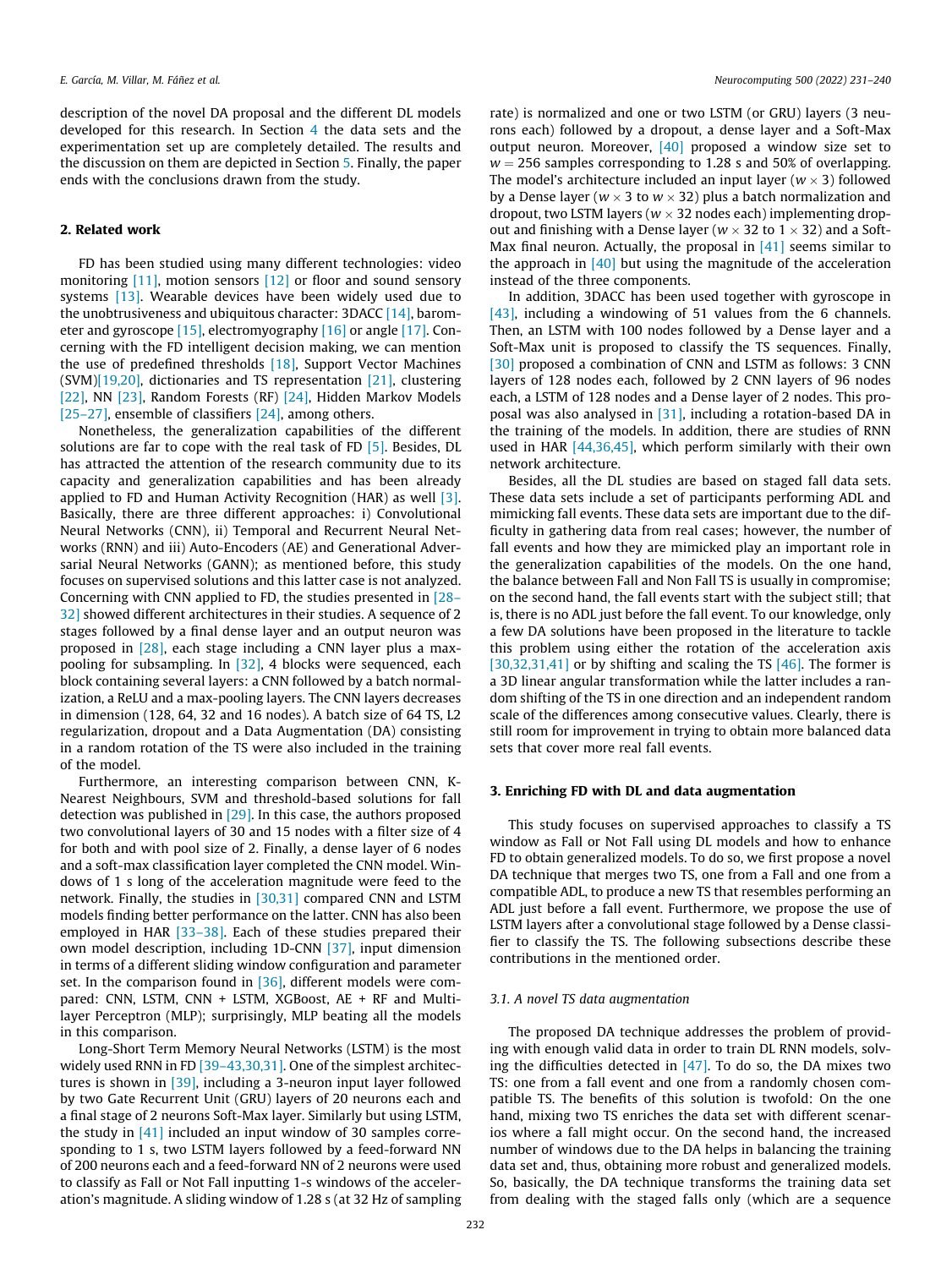<span id="page-2-0"></span>of stand still, fall onto a mattress and remain still, see the upper part in Fig. 1) to also include more realistic staged falls (such as the presented in the bottom part in the same figure, where an activity was being performed at the moment a fall occurs). In this Figure, the top row shows the original fall TS, while the second row depicts the chosen compatible TS; in this case, the square marks the most similar window to merge with the fall TS. The third row in Fig. 1 shows the fusion of the two former TS. Finally, the bottom row depicts the outcome of the process after scaling and shifting. In all of them, the calculated acceleration magnitude is shown. The different relevant positions in Algorithm1 are marked in the TS.



Fig. 1. Example of the performance of the Data Augmentation procedure for a fall TS: From the the original fall TS and a compatible TS on the two upper rows to the merged TS and the scaled and shifted final outcome of the DA in the two latter rows. For details, see the text.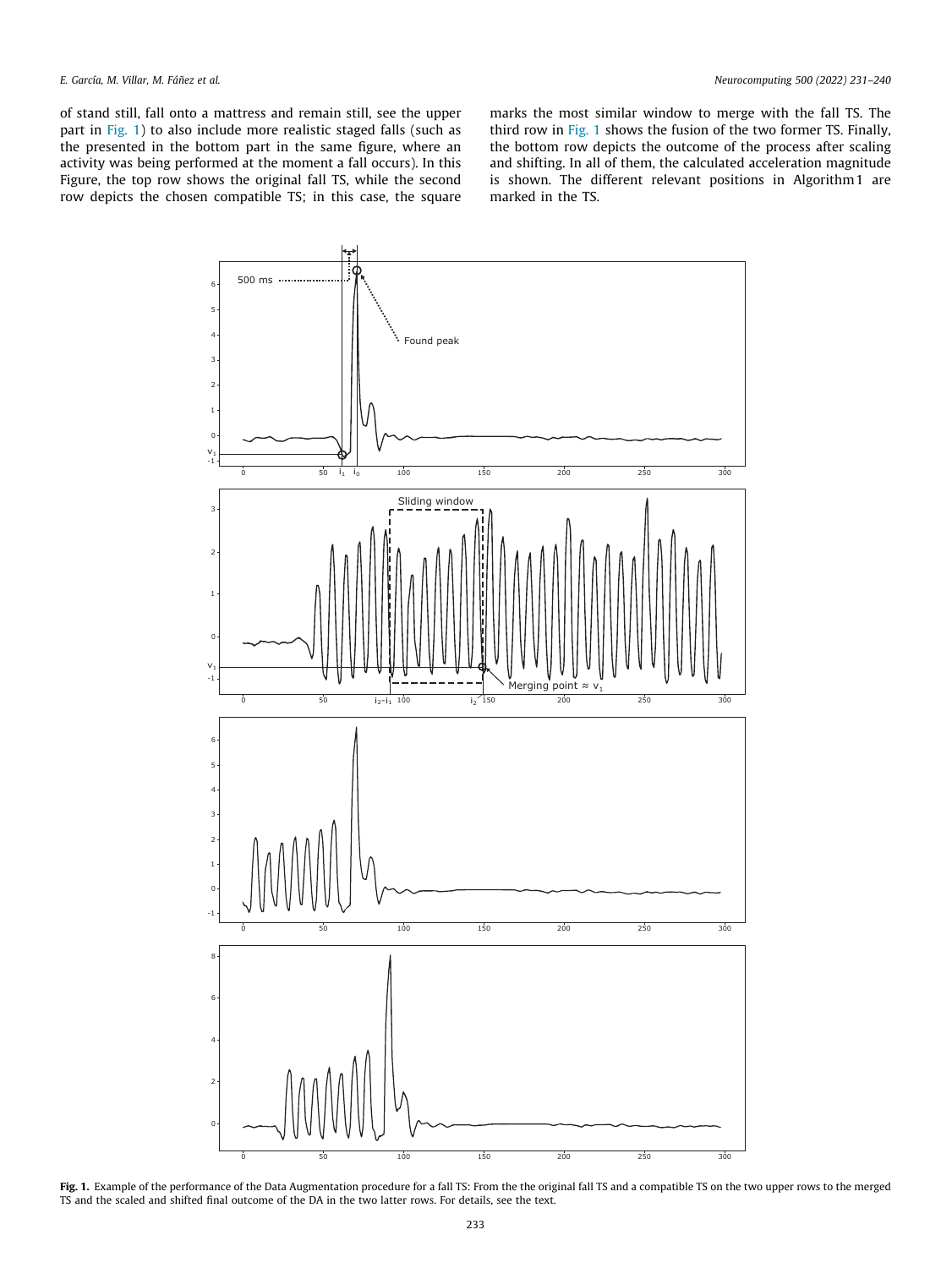In addition to the compatible ADL TS for each fall type, the number of augmentations ( $nDA_x$ , where x is the type of fall) for each fall type should be given. Interestingly, the DA will produce  $nDA<sub>x</sub> + 1$ The should be given, interestingly, the DA will produce  $n_{\text{D4y}} + 1$ <br>TS per fall TS:  $n_{\text{D4x}}$  coming from the DA and the proper fall TS: this fact makes easier to consider all the fall scenarios in the training.

The design and implementation of the DA considers the magnitude of the acceleration (MA) of the TS to merge. Firstly, let us define what we refer as compatible TS. Given a Fall TS  $\overrightarrow{ts_i}$  and its label  $l_i$ , we define a set of labels being compatible with  $l_i$ , denoted as  $C_i$ , as those labels representing a certain ADL that can be performed just before the type of fall event  $l_i$ . As an example, if we consider the type of fall lateral falling from a bed, it is not possible to be walking just before the fall: the subject should be lying on a surface. In the same way, you can be walking, running or standing still when you fall forward because you trip; however, you can not be sitting. Therefore, it is very important to set the compatible ADL set for each type of fall before performing the DA.

Algorithm1 describes the steps followed in the DA task. Any TS labeled as an ADL is augmented using a random scaling factor and shift. Scaling is performed as stated in Eq. 1, with  $\rho \in [-P, P]$  a random scalar that multiplies the differences for all the TS samples. Shifting represents a random circular shift to the right or the left;

found, then the selection is extended to all the compatible TS in the data set. Secondly, we compute the MA for both  $TS_F$  and  $TS_C$ . denoted as  $MA<sub>F</sub>$  and  $MA<sub>C</sub>$ . Thirdly, we find the position  $i<sub>0</sub>$  of the fall peak in  $MA<sub>F</sub>$  using the methodology proposed in [\[48\]](#page-8-0) and reported in [\[49,50\].](#page-8-0) The mean and standard deviation (std) of being standing still are used to normalize  $MA_F$ ; these values are computed with the 50 first samples from all the Fall TS and they are similar to the gravity value and the deviation due to small movements, correspondingly. The threshold for peak discovering is set to  $1.5 \times$  std.

Next, we denote the point  $i_1$  as the sample where the fall event started, which is 500 ms before  $i_0$  [\[23\]](#page-7-0). Then we find the point  $i_2$  in  $MA<sub>C</sub>$  with the nearest value to  $MA<sub>F</sub>[i<sub>1</sub>]$  such that  $i<sub>2</sub> > i<sub>1</sub>$ . The following step is merging the two TS; to do so, the samples in  $TS_C$  from  $i_2 - i_1$  to  $i_2$  are extracted and introduced into TS<sub>F</sub> before  $i_1$ . It is worth noticing that both  $TS_F$  and  $TS_C$  includes 3 variables, one from each axis. Finally, the obtained TS is shifted and scaled as explained before. [Fig. 1](#page-2-0) illustrates the complete procedure.

Finally, it is worth noticing that a Fall TS will produce several sliding windows; some of them will include the fall event, others will not; these sliding windows need to be properly labelled. In this study, every window containing the peak event at point  $i_0$  will be labelled as Fall; otherwise, they are considered Non\_Fall.

# Algorithm1 The Data Augmentation algorithm.

| Algorithm 1: The Data Augmentation algorithm.                                         |  |
|---------------------------------------------------------------------------------------|--|
| <b>Input:</b> A TS labelled data set                                                  |  |
| <b>Input:</b> The map containing all the compatible TS $C$                            |  |
| <b>Input:</b> The current TS $t_c$ and participant p                                  |  |
| Input: scaling factors and shift limits                                               |  |
| <b>Result:</b> <i>outcome</i> , the augmented TS                                      |  |
| if $t_c$ is an ADL then                                                               |  |
| <i>outcome</i> $\leftarrow$ randomly scale and shift the current TS;                  |  |
| Return <i>outcome</i>                                                                 |  |
| else                                                                                  |  |
| if $C(t_c, p)$ not null then                                                          |  |
| $t_n \leftarrow$ select a random TS from $C(t_c, p)$ ;                                |  |
| else                                                                                  |  |
| $t_n \leftarrow$ select a random TS among those compatible with $t_c$ ;               |  |
| end                                                                                   |  |
| $T_c \leftarrow$ is the acceleration magnitude for $t_c$ ;                            |  |
| $T_n \leftarrow$ is the acceleration magnitude for $t_n$ ;                            |  |
| $i_0 \leftarrow$ find the position of the falling peak in $T_c$ ;                     |  |
| $i_1 \leftarrow$ shift 500 ms to the left of $i_0$ ;                                  |  |
| $v_1 \leftarrow$ obtain $T_c[i_1]$ , the value in $T_c$ at $[i_1]$ ;                  |  |
| $i_2 \leftarrow$ obtain from $T_n[i_1:]$ the position of the nearest value to $v_1$ ; |  |
| <i>outcome</i> $\leftarrow$ concatenate $t_n[i_2 - i_1 : i_2]$ and $t_c[i_1 :]$ ;     |  |
| Return <i>outcome</i>                                                                 |  |
| end                                                                                   |  |

this shift involving at most Sh samples. Both P and Sh are parameters to the method.

$$
a_{\text{axis}}(t) = a_{\text{axis}}(t) + \rho \times (a_{\text{axis}}(t) - a_{\text{axis}}(t-1))
$$
\n(1)

To augment a Fall TS  $TS_F$  we use a more complex procedure. Firstly, a random compatible TS  $TS_C$  is chosen from the data set. The selection of this compatible TS is chosen a first instance among those available for the same participant; if no compatible TS is

# 3.2. LSTM models applied to FD

In this study we have chosen a LSTM approach for FD, which is based on the proposal of  $[10]$ . In this study, a combination of a CNN together with a LSTM is used to detect traffic anomalies: the CNN part is in charge of the feature transformation, while the LSTM part is responsible of extracting the temporal patterns and relationships. For the sake of simplicity we do not include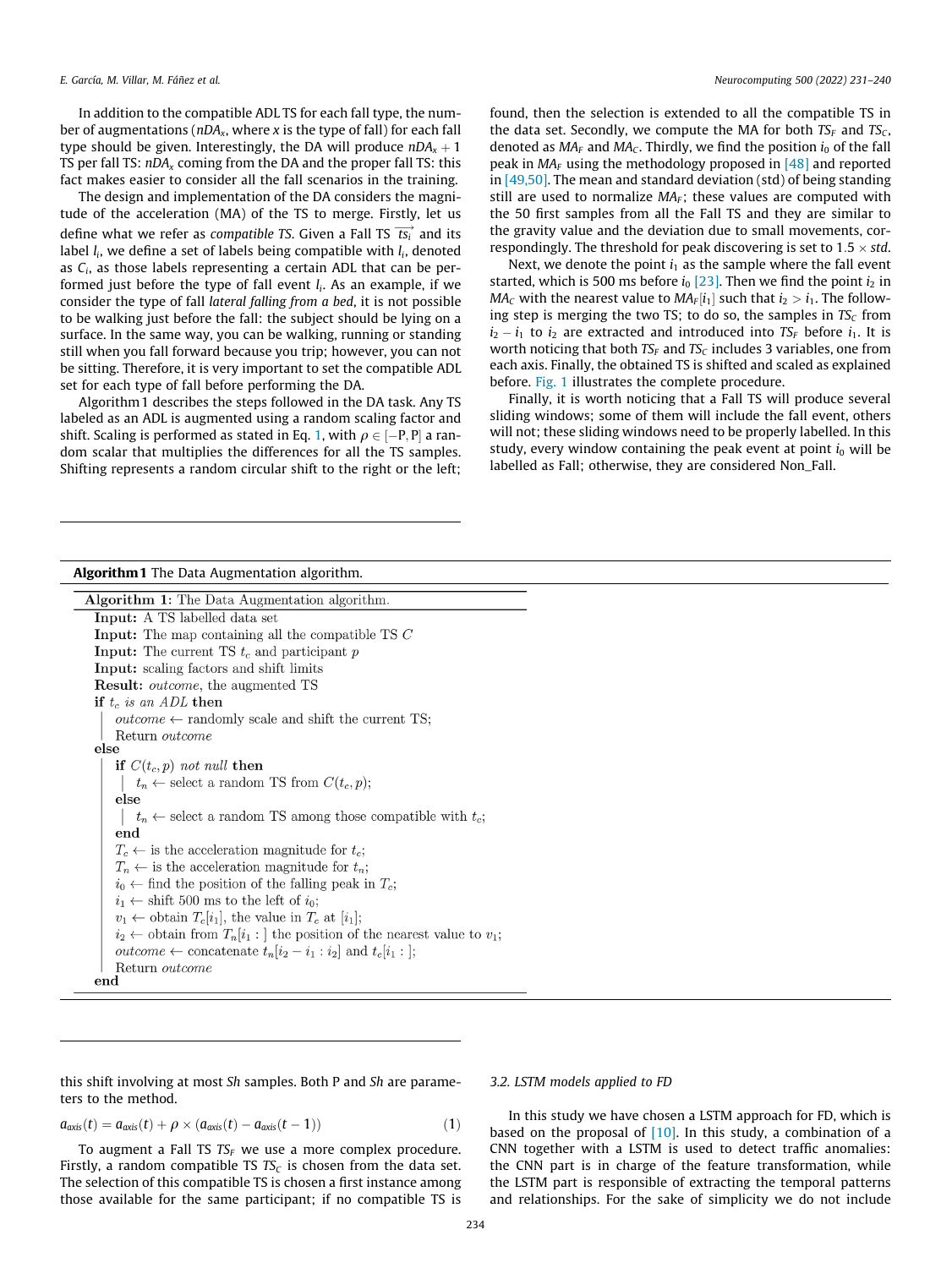<span id="page-4-0"></span>

Fig. 2. The architecture of the LSTM<sub>FD</sub> model  $[10]$ . The constants w and d refer to the size of the multivariate TS window and the number of features, correspondingly.

the equations of the model, which are completely describe in the cited study.

Basically, the model includes two CNN stages followed by an LSTM and a final Dense layer to detect anomalies; this model is referred from now on as  $LSTM<sub>FD</sub>$ . The architecture of the network is shown in Fig. 2, where w is the window size and  $d$  is the number of features (3 when the acceleration components are used, 4 when the magnitude of the acceleration is included or 1 when just this latter is used).

Each CNN stage includes a convolutional, an activation layer and a pooling layers. A convolutional layer includes of 64 nodes with kernel of size 5 and stride 1, an activation layer includes hyperbolic tangent activation functions; finally, a pooling layer includes max kernels of size 2 and stride 2. The aim of these pooling layers is to avoid overfitting as they decrease the spatial size and, consequently, the number of parameters in the network. As explained in  $[10]$ , these layers effectively reduce spatial size by applying a max operation independently for each depth slice.

The LSTM layer includes 64 nodes and the Dense layers include 32 nodes each. In this study, three different versions of this model are used. Whenever an univariate TS is used, the CNN becomes 1D-CNN of 64 filters, just exactly the same approach as in [\[10\]](#page-7-0).

# 4. Materials and methods

## 4.1. Staged falls data sets

Several staged fall data sets have been published in the literature [\[51\],](#page-8-0) each data set include a set of sensors located in one or more places of a body. From all the data sets in the literature ([\[52,39\]](#page-8-0) among others), this study choses the UCI-FALL [\[53\]](#page-8-0), which gathered data with a 3DACC (sampling frequency of 25 Hz, with a 12 g sensors) placed on a wrist with a sufficient number of participants (17, all of them performing the same number of ADL and staged falls) and TS (1843 staged falls and 3326 ADL recordings). Up to 20 different staged fall types are considered (Forward, Lateral and Backwards falls among them), and 16 ADL such as running, walking, squatting, bending, sitting down, stumbling, lying on bed, etc.

The configuration of compatible ADL for each fall type was designed analysing each label and the magnitude of the acceleration for the different TS, but also considering logical and physical deductions. Table 1 shows the configuration. Besides, the number of TS augmentations to be performed on each of the ADL and Fall types must be determined. To do so, the number of sliding windows were estimated for each label, then the number of TS augmentations were proposed based on i) significantly increasing the number of Fall event windows and ii) balancing the data set. Apart from that, the remaining DA parameters (scaling factor P and maximum shifting samples Sh) are set to where 0.3 and 10%, correspondingly.

In this study we use a 3-s-long sliding windows with an overlapping of 2 s (that is, a shift of 1 s) considering the fall dynamics

#### Table 1

Compatibility between ADL and fall types for the DA.

| <b>Fall type</b>       | <b>Compatible TS</b>                          |
|------------------------|-----------------------------------------------|
| Front-lying            | walking-fw, stumble, jogging, limp, trip-over |
| Front-protecting-lying | walking-fw, stumble, jogging, limp, trip-over |
| Front-knees            | walking-fw, stumble, limp, trip-over          |
| Front-knees-lying      | walking-fw, stumble, limp, trip-over          |
| Front-quick-recovery   | walking-fw, stumble, limp, trip-over          |
| Front-slow-recovery    | walking-fw, stumble, jogging, limp, trip-over |
| Front-Right            | walking-fw, jogging, stumble, limp, trip-over |
| Front-Left             | walking-fw, jogging, stumble, limp, trip-over |
| Back-Sitting           | walking-bw, squatting-down, limp, sit-chair,  |
|                        | sit-sofa, sit-air                             |
| Back-lying             | walking-bw, squatting-down, limp, sit-chair,  |
|                        | sit-sofa, sit-air, sit-bed                    |
| Back-Right             | walking-bw, squatting-down, limp, sit-chair,  |
|                        | sit-sofa, sit-air, sit-bed                    |
| Back-Left              | walking-bw, squatting-down, limp, sit-chair,  |
|                        | sit-sofa, sit-air, sit-bed                    |
| Right-sideway          | walking-fw, stumble, jogging, limp, trip-over |
| Right-recovery         | walking-fw, stumble, jogging, limp, trip-over |
| Left-sideway           | walking-fw, stumble, jogging, limp, trip-over |
| Left-recovery          | walking-fw, stumble, jogging, limp, trip-over |
| Rolling-out-bed        | lying-bed, rising-bed                         |
| Podium                 | walking-fw, walking-bw                        |
| Syncope                | walking-fw, walking-bw                        |
| Syncope-wall           | walking-fw, walking-bw                        |

#### Table 2

Determining the number of TS augmentations per Fall TS. Each TS augmentation of a Fall TS introduces more Non\_Fall windows. Therefore, a compromise is needed. NoW stands for the Number of sliding Windows.

| <b>HCL-FALL</b> |
|-----------------|
| 3326            |
| 14              |
| 1843            |
| 4               |
| 10              |
| 10              |
|                 |

and length proposed in [\[23\]:](#page-7-0) a sliding window can perfectly include a fall event. With this sliding window configuration, Table 2 shows the number of sliding windows.To setup the number of Fall TS augmentations we used the ratio of the total number of windows labelled as Non\_Fall versus the total number of windows labelled as Fall (see [Fig. 3\)](#page-5-0). In this Figure, the black line represents the ratio of the total number of windows labelled as Non\_Fall versus those labelled as Fall for each number of TS augmentations, while the red line represents the variation of the ratio. We have considered that the variation ratio has stabilized for 10 or more TS augmentations.

Finally, each TS needs to be scaled to the interval  $[0.0, 1.0]$ . To do so, each axis component is individually scaled considering the maximum value admissible for the sensor used in the data set.

# 4.2. The experimental setup

The classification problem is reduced to a two class problem; therefore, all the TS are labelled either as FALL (F) or NOT\_FALL (NF). However, the original label of a TS will be used in the posterior analysis with the aim of determining the weakness and strengths of each configuration.

As mentioned before, a sliding window of 3 s long and a shift of 1 s will be used, thus consecutive windows show a 2 s overlap. The number of augmented TS has been calculated as explained in the previous section to balance the number of TS sliding window from each class. The final obtained numbers for each TS label are shown in [Table 3](#page-5-0).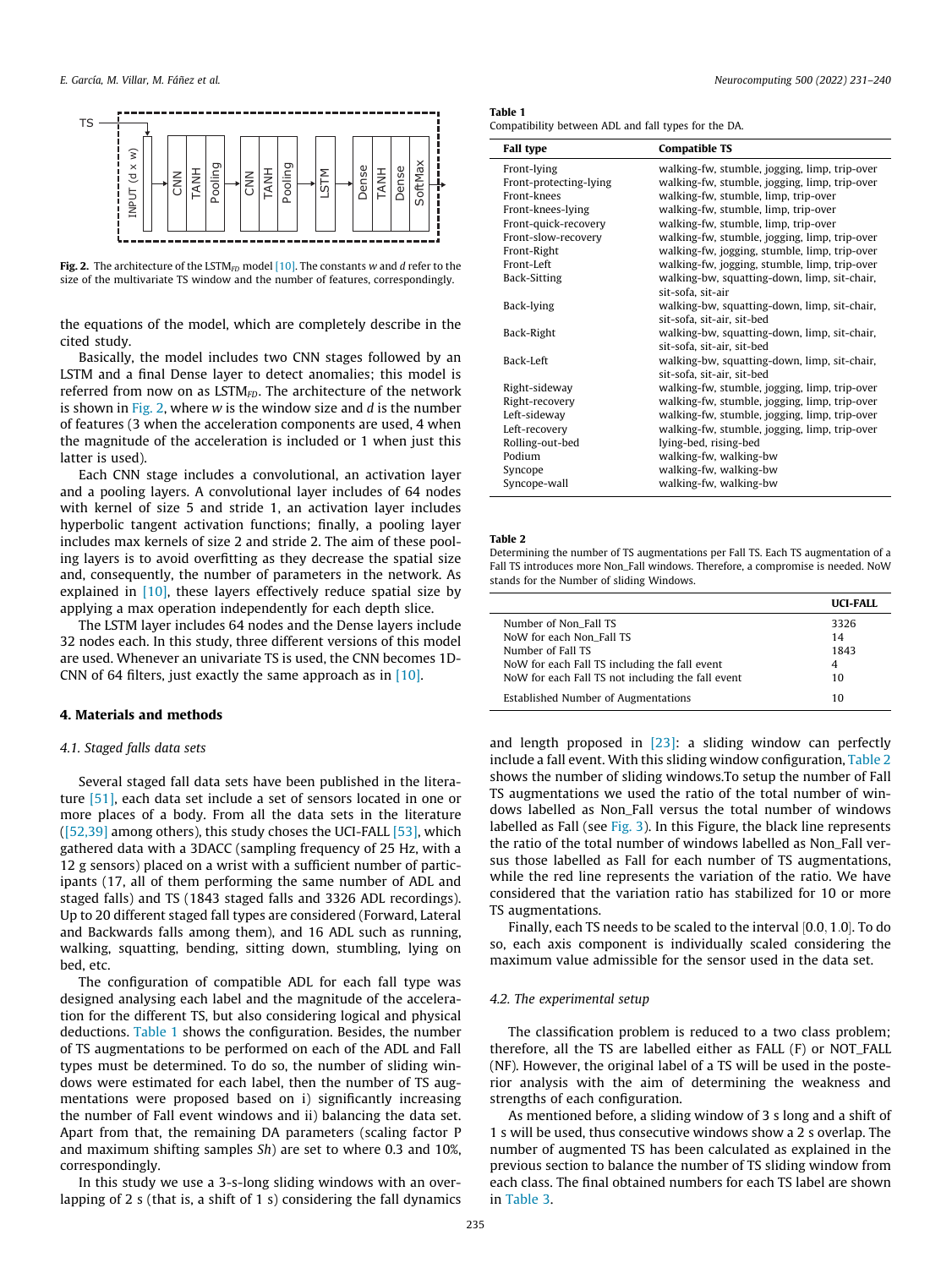<span id="page-5-0"></span>

Fig. 3. Determination of the number of TS augmentations for the UCI-FALL data set. The black line represents the ratio of the total number of windows labelled as Non\_Fall versus those labelled as Fall for each number of TS augmentations. The red line represents the variation of the ratio.

### Table 3

Number of sliding windows for each of the two labels. NoW stands for Number of sliding Windows, while DA reps refers to the number of augmentations of each Fall TS. Indexes  $_0$  and  $_{DA}$  refer to before and after DA.

| Data set | <b>FALL</b><br>Now <sub>o</sub> | <b>NOT FALL</b><br>Now <sub>o</sub><br>DA reps |    | FALL<br>N <sub>0</sub> W <sub>na</sub> | <b>NOT FALL</b><br>NoW <sub>DA</sub> |
|----------|---------------------------------|------------------------------------------------|----|----------------------------------------|--------------------------------------|
| UCI-FALL | 239433                          | 1342166                                        | 10 | 2394330                                | 6727145                              |

The experimentation uses a classical Leave-One Participant-Out cross validation, where in each fold a participant is chosen for validation (hence, all its TS are kept for validation of the model). A 10 fold cross validation is performed on data from the remaining participants, splitting the TS into 10 different training and testing folds. Three different scenarios are evaluated: i) using the three acceleration components as a multivariate TS (denoted as XYZ), ii) using the magnitude of the acceleration instead (denoted as M-TS) and iii) using the three acceleration components plus the magnitude of the acceleration as a fourth variable TS (denoted as XYZM).

We use the Accuracy (ACC, Eq. 2), the Sensitivity (SENS, Eq. 3) and Specificity (SPEC, Eq. 4) to measure the performance of the models while training and testing. To compare the models we calculate these metrics on the validation data set; measuring their performance with the different unseen participants we can estimate the generalization capabilities of the models. The counters (TP, TN, FP and FN) reflect the number of TS from each participant that are correctly or wrongly classified; a TS is classified as a FALL if any of its sliding windows is labelled as a FALL.

$$
ACC = \frac{TP + TN}{TP + FP + TN + FN}
$$
 (2)

$$
SENS = \frac{TP}{TP + FN}
$$
 (3)

$$
SPEC = \frac{TN}{TN + FP}
$$
 (4)

Finally, the following enhancements are used in the learning processes. Both L2 regularization and a 0.5 dropout are used. The learning rate is fixed according to the values given in the corresponding papers with the logical tuning. The batch size is set to 32, inducing batches of approximately 1121 windows; this batch size represents a compromise between having enough windows from the original data set plus extra information due to the DA. To obtain the learning rate and the number of epochs we performed the training with DA for 6 epochs for each possible value of this parameter. After these epochs, we decided to use the same learning rate for all the models (0.001) and 25 epochs.

# 5. Results and discussion

The obtained results are presented in [Table 4](#page-6-0) and [Table 5.](#page-6-0) [Table 4](#page-6-0) shows the aggregated test results from the 10-fold cross validation in each experimental scenario. Besides, [Table 5](#page-6-0) depicts the performance of the LSTM $_{FD}$  model in the XYZM scenario when evaluated each of the leave-one-out participant. Both tables include the values of ACC, SENS and SPEC.

Some important remarks can be extracted from the training and testing results:

- When no DA is used in the training, the ACC values seems too high for the poor SENS results. However, this is due to the high number of NOT\_FALL windows, which makes the ACC mask the real model performance.
- The poor SENS performance when no DA is used is due to, on the first hand, the reduced rate of fall windows used in training and, on the second hand, the lack of variability in the FALL TS.
- When using DA, the LSTM $_{FD}$  is able to learn the dynamics that are coherent with a fall event.
- The DA introduces a variability of fall TS that clearly enhances the Sensitivity of the model without penalizing the Specificity.
- Comparing the three scenarios, the single magnitude of the acceleration M-TS is clearly the worst, while the two remaining scenarios are comparable.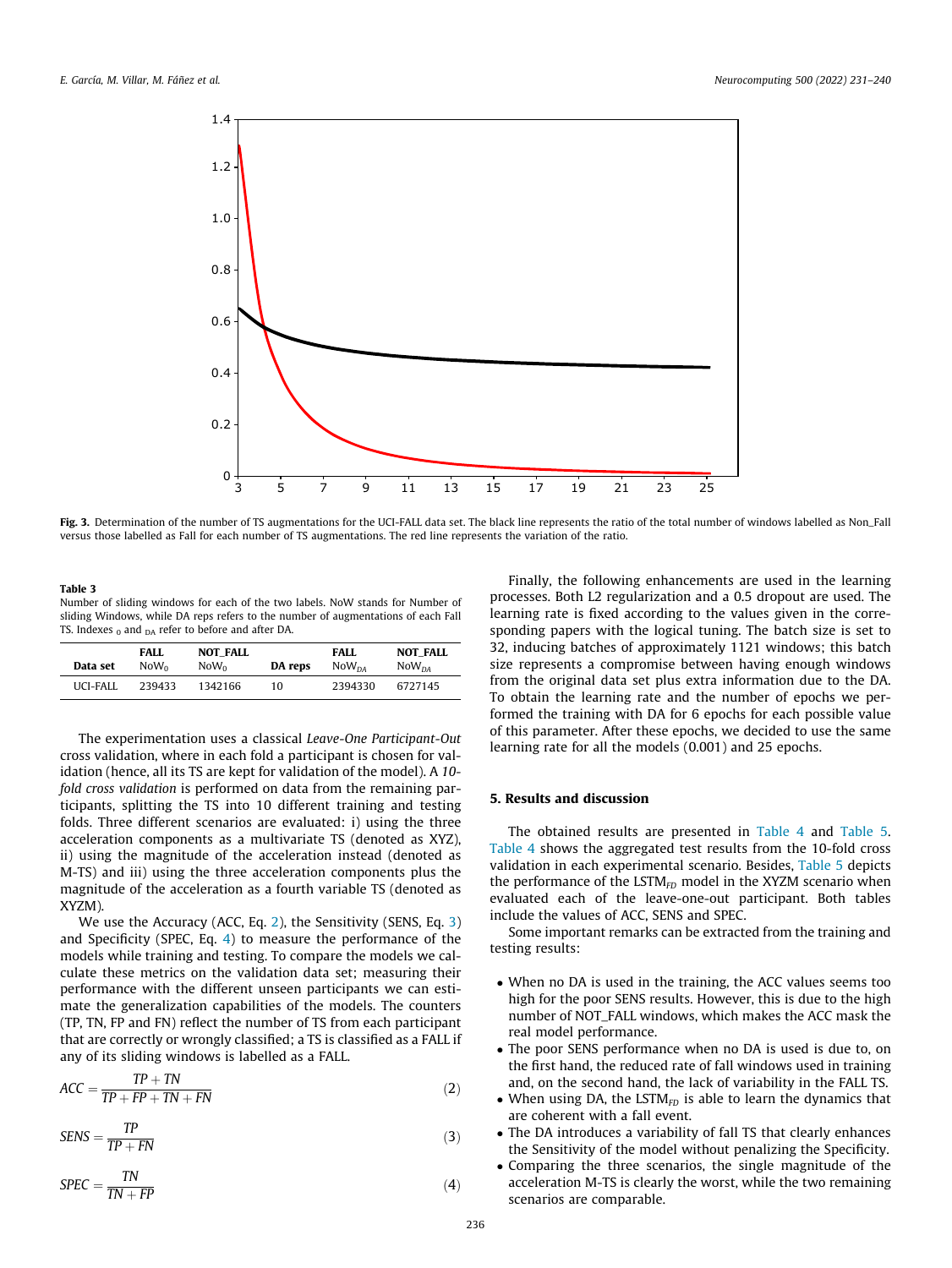#### <span id="page-6-0"></span>Table 4

Aggregation of the train and test results among all the participants, showing the different metrics for each scenario. When no DA is used the SENS values are sensibly worse and many fall windows are labelled as NOT\_FALL.

|                                   | <b>TRAIN RESULTS</b>       |                            |                            |                            |                            |                            |  |
|-----------------------------------|----------------------------|----------------------------|----------------------------|----------------------------|----------------------------|----------------------------|--|
|                                   | $LSTMFD$ no DA             |                            |                            | LSTM <sub>FD</sub>         |                            |                            |  |
| <b>XYZ</b>                        | <b>MIN</b>                 | <b>AVG</b>                 | <b>MEDIAN</b>              | <b>MIN</b>                 | <b>AVG</b>                 | <b>MEDIAN</b>              |  |
| ACC<br><b>SENS</b><br><b>SPEC</b> | 0.9953<br>0.6643<br>0.9959 | 0.9959<br>0.6727<br>0.9964 | 0.9958<br>0.6736<br>0.9964 | 0.9900<br>0.9101<br>0.9819 | 0.9952<br>0.9331<br>0.9945 | 0.9954<br>0.9361<br>0.9957 |  |
| M-TS                              | <b>MIN</b>                 | <b>AVG</b>                 | <b>MEDIAN</b>              | <b>MIN</b>                 | <b>AVG</b>                 | <b>MEDIAN</b>              |  |
| ACC<br><b>SENS</b><br><b>SPEC</b> | 0.9925<br>0.6421<br>0.9934 | 0.9928<br>0.6509<br>0.9937 | 0.9926<br>0.6509<br>0.9937 | 0.9847<br>0.8697<br>0.9749 | 0.9933<br>0.9192<br>0.9943 | 0.9930<br>0.9200<br>0.9956 |  |
| <b>XYZM</b>                       | <b>MIN</b>                 | <b>AVG</b>                 | <b>MEDIAN</b>              | <b>MIN</b>                 | <b>AVG</b>                 | <b>MEDIAN</b>              |  |
| ACC<br><b>SENS</b><br><b>SPEC</b> | 0.9959<br>0.6691<br>0.9963 | 0.9962<br>0.6765<br>0.9966 | 0.9962<br>0.6771<br>0.9965 | 0.9932<br>0.9047<br>0.9920 | 0.9950<br>0.9334<br>0.9959 | 0.9950<br>0.9353<br>0.9968 |  |

|                                   | $LSTMFD$ no DA             |                            |                            | LSTM <sub>FD</sub>         |                            |                            |
|-----------------------------------|----------------------------|----------------------------|----------------------------|----------------------------|----------------------------|----------------------------|
| <b>XYZ</b>                        | <b>MIN</b>                 | AVG                        | <b>MEDIAN</b>              | <b>MIN</b>                 | <b>AVG</b>                 | <b>MEDIAN</b>              |
| ACC<br><b>SENS</b>                | 0.9950<br>0.7133           | 0.9967<br>0.7447           | 0.9967<br>0.7478           | 0.9900<br>0.9101           | 0.9952<br>0.9331           | 0.9954<br>0.9361           |
| <b>SPEC</b>                       | 0.9871                     | 0.9930                     | 0.9956                     | 0.9819                     | 0.9945                     | 0.9957                     |
| $M-TS$                            | <b>MIN</b>                 | <b>AVG</b>                 | <b>MEDIAN</b>              | <b>MIN</b>                 | <b>AVG</b>                 | <b>MEDIAN</b>              |
| ACC<br><b>SENS</b><br><b>SPEC</b> | 0.9919<br>0.6851<br>0.9849 | 0.9940<br>0.7213<br>0.9930 | 0.9942<br>0.7230<br>0.9933 | 0.9847<br>0.8697<br>0.9748 | 0.9933<br>0.9192<br>0.9943 | 0.9930<br>0.9200<br>0.9956 |
| <b>XYZM</b>                       | <b>MIN</b>                 | AVG                        | <b>MEDIAN</b>              | <b>MIN</b>                 | <b>AVG</b>                 | <b>MEDIAN</b>              |
| ACC<br><b>SENS</b><br><b>SPEC</b> | 0.9952<br>0.7192<br>0.9864 | 0.9968<br>0.7448<br>0.9969 | 0.9969<br>0.7508<br>0.9968 | 0.9932<br>0.9047<br>0.9920 | 0.9950<br>0.9334<br>0.9959 | 0.9950<br>0.9353<br>0.9967 |

TEST RESULTS

#### Table 5

Results obtained for each leave-one-out participant for the  $LSTM<sub>FD</sub>$  trained without DA and with DA in the XYZM scenario. STD stands for standard deviation, while Id stands for the participant identification number.

|            | <b>XYZM</b> |             |             |            |             |             |
|------------|-------------|-------------|-------------|------------|-------------|-------------|
|            | no DA       |             |             | with DA    |             |             |
| Id         | <b>ACC</b>  | <b>SENS</b> | <b>SPEC</b> | <b>ACC</b> | <b>SENS</b> | <b>SPEC</b> |
| 101        | 0.9746      | 0.9500      | 1.0000      | 1.0000     | 1.0000      | 1.0000      |
| 102        | 0.9835      | 0.9901      | 0.9753      | 1.0000     | 1.0000      | 1.0000      |
| 103        | 1.0000      | 1.0000      | 1.0000      | 1.0000     | 1.0000      | 1.0000      |
| 104        | 1.0000      | 1.0000      | 1.0000      | 1.0000     | 1.0000      | 1.0000      |
| 105        | 0.9222      | 1.0000      | 0.8250      | 1.0000     | 1.0000      | 1.0000      |
| 106        | 0.9780      | 0.9703      | 0.9877      | 1.0000     | 1.0000      | 1.0000      |
| 107        | 0.9858      | 1.0000      | 0.9684      | 1.0000     | 1.0000      | 1.0000      |
| 108        | 0.9486      | 0.9160      | 0.9895      | 1.0000     | 1.0000      | 1.0000      |
| 109        | 0.9721      | 0.9916      | 0.9479      | 1.0000     | 1.0000      | 1.0000      |
| 110        | 0.9954      | 0.9917      | 1.0000      | 1.0000     | 1.0000      | 1.0000      |
| 203        | 0.9945      | 0.9901      | 1.0000      | 0.9945     | 1.0000      | 1.0000      |
| 204        | 0.9945      | 0.9901      | 1.0000      | 1.0000     | 1.0000      | 1.0000      |
| 205        | 0.9604      | 0.9828      | 0.9302      | 1.0000     | 1.0000      | 1.0000      |
| 206        | 0.9889      | 0.9900      | 0.9875      | 1.0000     | 1.0000      | 1.0000      |
| 207        | 0.9780      | 0.9604      | 1.0000      | 1.0000     | 1.0000      | 1.0000      |
| 208        | 1.0000      | 1.0000      | 1.0000      | 1.0000     | 1.0000      | 1.0000      |
| 209        | 0.9587      | 0.9672      | 0.9479      | 1.0000     | 1.0000      | 0.9954      |
| Average    | 0.9785      | 0.9818      | 0.9741      | 0.9997     | 1.0000      | 0.9997      |
| Median     | 0.9835      | 0.9901      | 0.9895      | 1.0000     | 1.0000      | 1.0000      |
| <b>STD</b> | 0.0005      | 0.0005      | 0.0020      | 0.0000     | 0.0000      | 0.0000      |
|            |             |             |             |            |             |             |

Table 5 compares the performance of  $LSTM<sub>FD</sub>$  trained with and without DA in the leave-one participant-out cross validation test results (with the TS from the participant kept for testing) and for the XYZM scenario. It can be seen how an almost ideal model performance is obtained when trained with DA as long as the model perfectly label the TS for the majority of the participants. In contrast, the model trained without DA exhibits a variability in the ACC and SENS; however, its performance is also good enough for the main part of the cases.

It is worth mentioning that the obtained results are coherent with what has been already published in the literature [\[54\]](#page-8-0) although not comparable; this is so for several reasons.

Firstly, the cited study compare performance of CNN using data coming from sensors placed on the waist. Furthermore, the majority of studies are focused on using waist sensors, which is not the main point of the present research. However, this study makes use of data gathered from a on-wrist 3DACC, which makes the problem harder. Thus comparisons can not be presented among studies with sensors located on different body parts.

Secondly, CNN are reported with 95% of ACC in the studies when using the 3DACC placed on a wrist. Considering that, as stated in [\[54,55\]](#page-8-0), the waist is the preferred location where to place a sensor for FD due to the possibility of fixing one of the acceleration components to the main component of the gravity for the majority of the cases. This is correct if the focus is to monitor fall detection on patients but it is not suitable when promoting the autonomous living of the elder. In this later case, solutions that do not force the subjects to use specific complements are better, e.g., a woman with a dress might be forced to use a belt, which might not make sense.

Finally, the cross-validation method employed for the majority of the studies makes use of 10-fold cross validation or similar schemes, where the TS are split into different groups,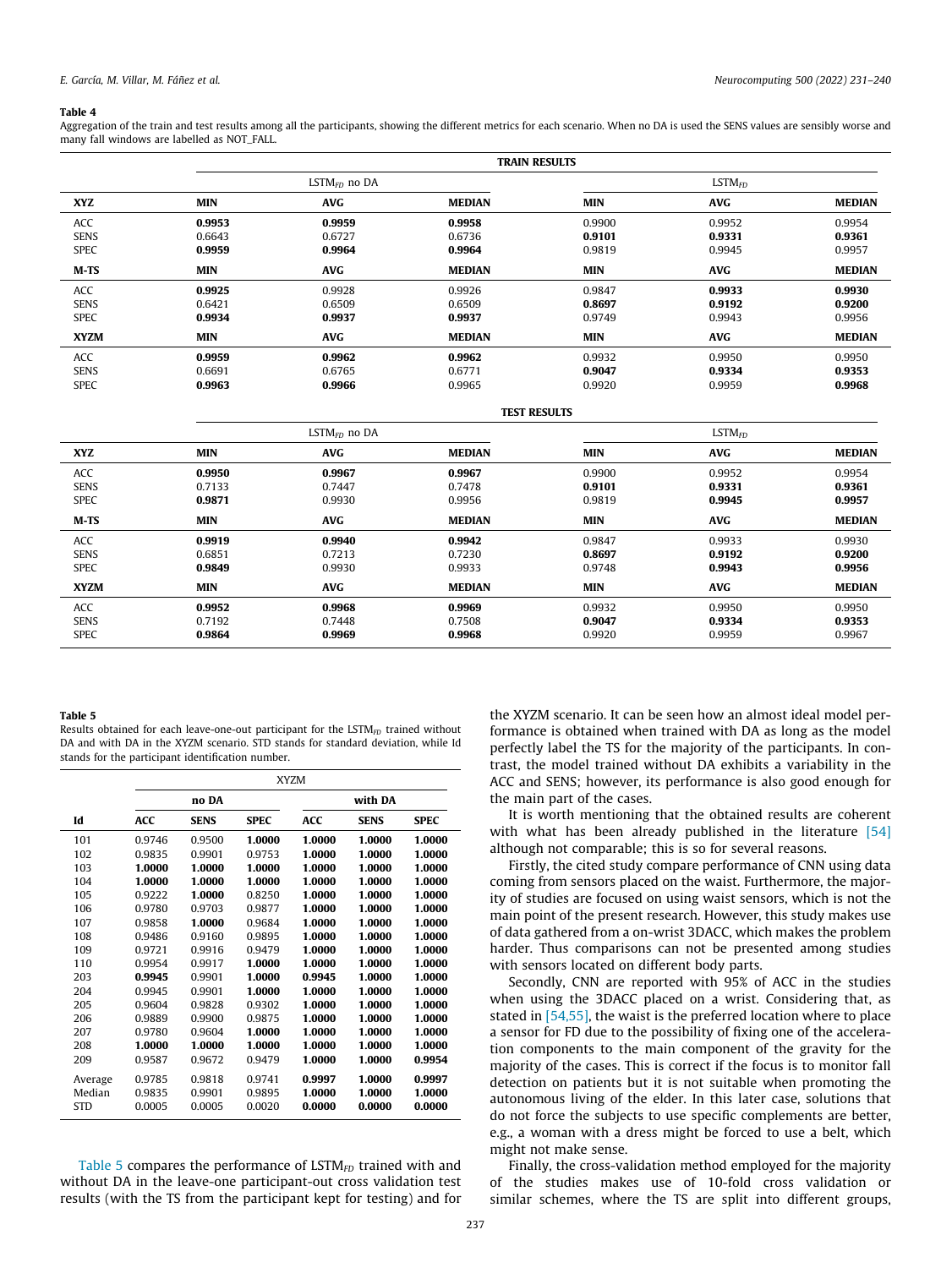<span id="page-7-0"></span>independently of the participant from whom the TS was gathered. From our point of view, this is not correct because the training and testing data set becomes dependent. That is, if you introduce TS from one participant in the training, the testing and the validation, then it is impossible to evaluate the generalization of the models as long as the training process has enough information from all the participants that are going to be used in the validation.

This is why in this study we have focused on leave-one participant-out: in this way, the validation is conformed with all the TS from a participant and neither the training nor the testing has any information regarding this participant. As a consequence, the validation in this study might have become worst than that of a method that shuffles all the TS. An in this latter case, the generalization capabilities are biased.

Independently of all these facts, the expected results when the sensor is located on the waist should be much better than those obtained when the user is located on-wrist. Besides, LSTM are known to extract and learn TS patterns more effectively than CNN and other DL networks.

Checking the results shown in  $[54]$ , the results from this research become more impressive. On the one hand, the testing results are better for the CNN-LSTM combination than for the DL models used in [\[54\]](#page-8-0). On the second hand, the validation results are almost ideal for the LSTM $_{FD}$ , outperforming the models used in the cited research.

# 6. Conclusions

This study focuses on fall detection through the use of non intrusive devices, in this case, three axial accelerometers placed on a wrist. A Deep Learning Recurrent model -more specifically, a Long-Short Term Memory Neural Network- have been analyzed for this purpose and referred as  $LSTM<sub>FD</sub>$  (see Section [3.](#page-1-0) In order to increase the variability of the patterns shown to the network training and also to mimic fall events while performing any other activities of daily living, a data augmentation stage is proposed. This data augmentation merges the Time Series from the considered activities and Time Series from a Fall to generate realistic combinations of an activity followed by a posterior fall. Three different scenarios are analyzed: using the three components of the acceleration, using the acceleration magnitude only or using the three components of the acceleration plus the magnitude.

The LSTM $_{FD}$  shows interesting and promising results for the multivariate Time Series cases and not so good performance for the case of using the magnitude of the acceleration only. The use of the data augmentation stage in the network training increased the performance measurements in all the cases, but still the magnitude of the acceleration case results are worse than the other cases. It is worth noticing that the data augmentation stage can still be enhanced with i) rotation of the axis and ii) finding the Time Series gathered from an activity of daily living that is the closest point to the fall starting event acceleration values for each component, reducing the gap that might be produced in the reported method. In any case, although there is still room for improvement, the combination of the Long-Short Term Memory network together with the data augmentation shows an impressive performance and the high impact fall events can be considered satisfactorily solved.

# Declaration of Competing Interest

The authors declare that they have no known competing financial interests or personal relationships that could have appeared to influence the work reported in this paper.

# Acknowledgements

This research has been funded by the Spanish Ministry of Science and Innovation under project MINECO-TIN2017-84804-R, PID2020-112726RB-I00 and the State Research Agency (AEI, Spain) under grant agreement No RED2018-102312-T (IA-Biomed). Moreover, this work was also partly supported by IITP grant funded by the Korean government (MSIT) (No. 2020-0-01361, AI Graduate School Program (Yonsei University)).

# References

- [1] A. Kalache, D. Fu, S. Yoshid, WHo Global report on falls Prevention in older Age, Tech. Rep., Wold Health Organization, URL: [https://www.who.int/ageing/](https://www.who.int/ageing/publications/Falls_prevention7March.pdf) [publications/Falls\\_prevention7March.pdf](https://www.who.int/ageing/publications/Falls_prevention7March.pdf), 2020.
- [2] HelpLine, Why is a quick response so important when the elderly fall, [https://](https://www.helpline.co.uk/blog/why-is-a-quick-response-so-important-when-the-elderly-fall/) [www.helpline.co.uk/blog/why-is-a-quick-response-so-important-when-the](https://www.helpline.co.uk/blog/why-is-a-quick-response-so-important-when-the-elderly-fall/)[elderly-fall/,](https://www.helpline.co.uk/blog/why-is-a-quick-response-so-important-when-the-elderly-fall/) [Online; accessed 28-June-2019], 2019.
- [3] [E. Casilari-pérez, F. García-lagos, A comprehensive study on the use of artificial](http://refhub.elsevier.com/S0925-2312(22)00644-0/h0015) [neural networks in wearable fall detection systems, Expert Syst. Appl. 138](http://refhub.elsevier.com/S0925-2312(22)00644-0/h0015) [\(2019\) 112811.](http://refhub.elsevier.com/S0925-2312(22)00644-0/h0015)
- [4] J.R. Villar, C. Chira, E. de la Cal, V.M. González, J. Sedano, S.B. Khojasteh, Autonomous on-wrist acceleration-based fall detection systems: unsolved challenges, accepted for publication in Neurocomputing.
- [5] R.W. Broadley, J. Klenk, S.B. Thies, L.P. Kenney, M.H. Granat, Methods for the Real-World Evaluation of Fall Detection Technology: A Scoping Review, Sensors (Basel, Switzerland) 18 (7) (2018) 1–28, ISSN 14248220.
- [6] J. Debayle, N. Hatami, Y. Gavet, Classification of time-series images using deep convolutional neural networks, in: J. Zhou, P. Radeva, D. Nikolaev, A. Verikas (Eds.), Tenth International Conference on Machine Vision (ICMV 2017), vol. 10696, SPIE, ISBN 9781510619418, 23, 2018.
- [7] A.S. Becker, M. Marcon, S. Ghafoor, M.C. Wurnig, T. Frauenfelder, A. Boss, Deep Learning in Mammography, Invest. Radiol. 52 (7) (2017) 434–440, ISSN 0020– 9996.
- [8] C.A. Ronao, S.B. Cho, Human activity recognition with smartphone sensors using deep learning neural networks, Expert Syst. Appl. 59 (2016) 235–244, ISSN 09574174.
- [9] C. Zhang, B. Recht, S. Bengio, M. Hardt, O. Vinyals, Understanding deep learning requires rethinking generalization, in: 5th International Conference on Learning Representations, ICLR 2017 – Conference Track Proceedings, 2019.
- [10] T.-Y. Kim, S.-B. Cho, Web traffic anomaly detection using C-LSTM neural networks, Expert Syst. Appl. 106 (2018) 66 76, ISSN 0957-4174.
- [11] [E.E. Geertsema, G.H. Visser, M.A. Viergever, S.N. Kalitzin, Automated remote](http://refhub.elsevier.com/S0925-2312(22)00644-0/h0055) [fall detection using impact features from video and audio, J. Biomech. 88](http://refhub.elsevier.com/S0925-2312(22)00644-0/h0055) [\(2019\) 25–32](http://refhub.elsevier.com/S0925-2312(22)00644-0/h0055).
- [12] [Y. Peng, J. Peng, J. Li, P. Yan, B. Hu, Design and Development of the Fall](http://refhub.elsevier.com/S0925-2312(22)00644-0/h0060) [Detection System based on Point Cloud, Proc. Comput. Sci. 147 \(2019\) 271–](http://refhub.elsevier.com/S0925-2312(22)00644-0/h0060) [275.](http://refhub.elsevier.com/S0925-2312(22)00644-0/h0060)
- [13] [E. Principi, S. DiegoDroghini, P. Squartinia, F. Olivetti, Piazza, Acoustic cues](http://refhub.elsevier.com/S0925-2312(22)00644-0/h0065) [from the floor: A new approach for fall classification, Expert Syst. Appl. 60](http://refhub.elsevier.com/S0925-2312(22)00644-0/h0065) [\(2016\) 51–61](http://refhub.elsevier.com/S0925-2312(22)00644-0/h0065).
- [14] A. Ngu, Y. Wu, H. Zare, A. Polican, B. Yarbrough, L. Yao, Fall Detection Using Smartwatch Sensor Data with Accessor Architecture, in: H. Chen, D. Zeng, E. Karahanna, B.I. (Eds.), Proceedings of the International Conference on Smart Health ICSH 2017, Lecture Notes in Computer Science, vol. 10347, Springer, 81–93, 2017.
- [15] [A.M. Sabatini, G. Ligorio, A. Mannini, V. Genovese, L. Pinna, Prior-to- and Post-](http://refhub.elsevier.com/S0925-2312(22)00644-0/h0075)[Impact Fall Detection Using Inertial and Barometric Altimeter Measurements,](http://refhub.elsevier.com/S0925-2312(22)00644-0/h0075) [IEEE Trans. Neural Syst. Rehabil. Eng. 24 \(7\) \(2016\) 774–783.](http://refhub.elsevier.com/S0925-2312(22)00644-0/h0075)
- [16] [G. Rescio, A. Leone, P. Siciliano, Supervised machine learning scheme for](http://refhub.elsevier.com/S0925-2312(22)00644-0/h0080) [electromyography-based pre-fall detection system, Expert Syst. Appl. 100](http://refhub.elsevier.com/S0925-2312(22)00644-0/h0080) [\(2018\) 95–105](http://refhub.elsevier.com/S0925-2312(22)00644-0/h0080).
- [17] [Y. Wu, Y. Su, R. Feng, N. Yu, X. Zang, Wearable-sensor-based pre-impact fall](http://refhub.elsevier.com/S0925-2312(22)00644-0/h0085) [detection system with a hierarchical classifier, Measurement 140 \(2019\) 283–](http://refhub.elsevier.com/S0925-2312(22)00644-0/h0085) [292.](http://refhub.elsevier.com/S0925-2312(22)00644-0/h0085)
- [18] [A. Bourke, P. van de Ven, M. Gamble, R. O'Connor, K. Murphy, E. Bogan, E.](http://refhub.elsevier.com/S0925-2312(22)00644-0/h0090) [McQuade, P. Finucane, G. Olaighin, J. Nelson, Evaluation of waist-mounted tri](http://refhub.elsevier.com/S0925-2312(22)00644-0/h0090)[axial accelerometer based fall-detection algorithms during scripted and](http://refhub.elsevier.com/S0925-2312(22)00644-0/h0090) [continuous unscripted activities, J. Biomech. 43 \(2010\) 3051–3057.](http://refhub.elsevier.com/S0925-2312(22)00644-0/h0090)
- [19] [R. Igual, C. Medrano, I. Plaza, A comparison of public datasets for acceleration](http://refhub.elsevier.com/S0925-2312(22)00644-0/h0095)[based fall detection, Med. Eng. Phys. 37 \(9\) \(2015\) 870–878.](http://refhub.elsevier.com/S0925-2312(22)00644-0/h0095)
- [20] [S.B. Khojasteh, J.R. Villar, C. Chira, V.M.G. Suárez, E.A. de la Cal, Improving Fall](http://refhub.elsevier.com/S0925-2312(22)00644-0/h0100) [Detection Using an On-Wrist Wearable Accelerometer, Sensors 18 \(5\) \(2018\)](http://refhub.elsevier.com/S0925-2312(22)00644-0/h0100) [1350](http://refhub.elsevier.com/S0925-2312(22)00644-0/h0100).
- [21] [M. Fáñez, J.R. Villar, E. de la Cal, J. Sedano, V.M. González, Transfer learning and](http://refhub.elsevier.com/S0925-2312(22)00644-0/h0105) [information retrieval applied to fall detection, Expert Syst. \(2020\) e12522.](http://refhub.elsevier.com/S0925-2312(22)00644-0/h0105)
- [22] M. Fáñez, J.R. Villar, E. de la Cal, J. Sedano, V.M. González, Improving Wearablebased Fall Detection with unsupervised learning, accepted for publication in International Logic Journal of the IGPL.
- [23] [S. Abbate, M. Avvenuti, F. Bonatesta, G. Cola, P. Corsini, AlessioVecchio, A](http://refhub.elsevier.com/S0925-2312(22)00644-0/h0115) [smartphone-based fall detection system, Pervasive Mobile Comput. 8 \(6\)](http://refhub.elsevier.com/S0925-2312(22)00644-0/h0115) [\(2012\) 883–899](http://refhub.elsevier.com/S0925-2312(22)00644-0/h0115).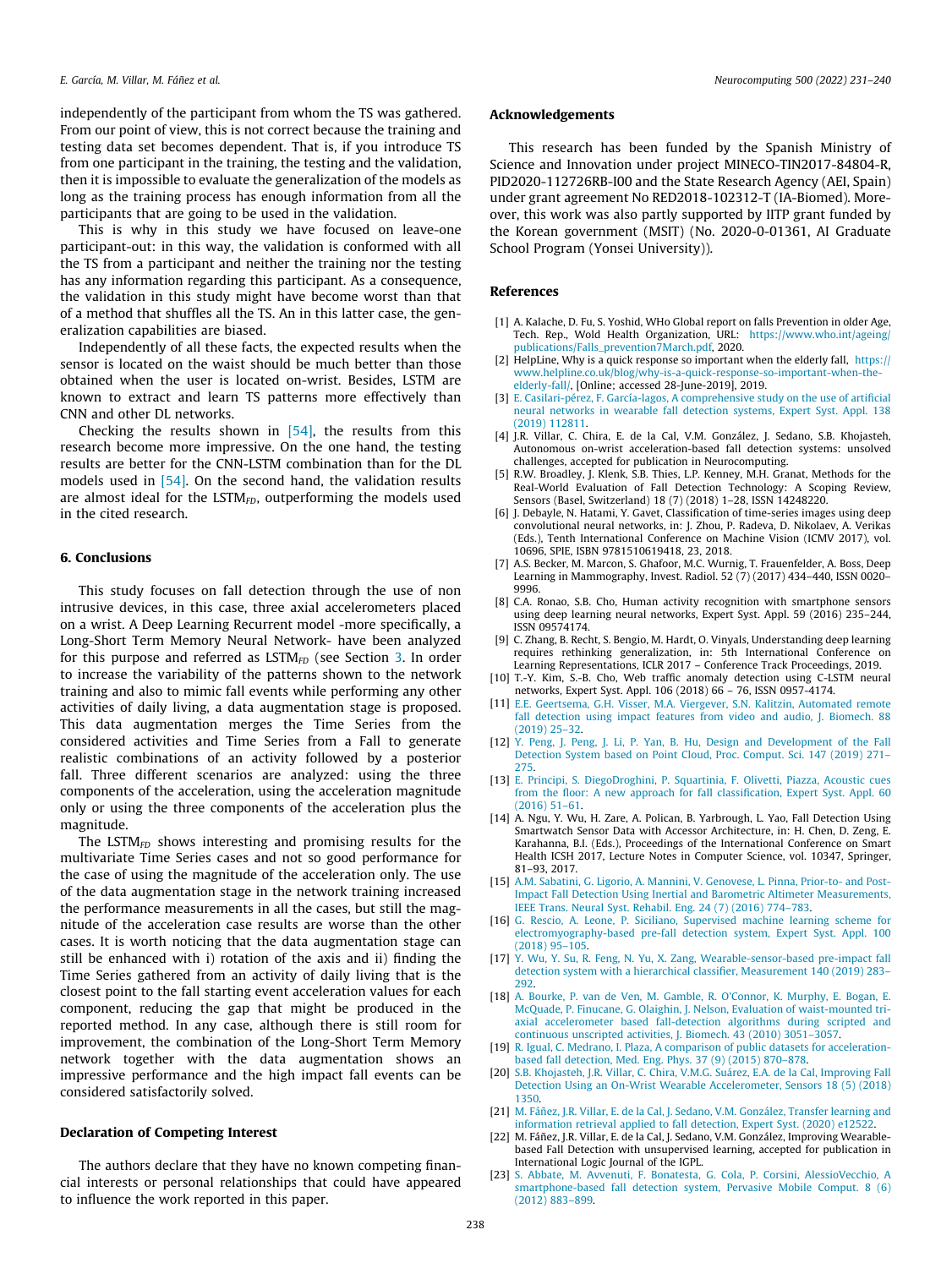<span id="page-8-0"></span>

- [24] J.R. Villar, E.A. de la Cal, V.M.G. Suárez, J. Sedano, Using Ensembles for Improving Fall Detection, in: Proceedings of the IV Jornadas de Fusión de la Información y Ensemble Learning, XVIII Conferencia de la Asociación Española para la Inteligencia Artificial, URL: https://pdfs.semanticscholar.org/1ea7/ 3dd7a497e03f6cf21eaf4774dd923a5830ce.pdf, 2019.
- [25] H. Cao, S. Wu, Z. Zhou, C.-C. Lin, C.-Y. Yang, S.-T. Lee, C.-T. Wu, A fall detection method based on acceleration data and hidden Markov model, in: 2016 IEEE International Conference on Signal and Image Processing (ICSIP), IEEE, 684– 689, ISBN 978-1-5090-2377-6, 2016.
- [26] S. Yu, H. Chen, R.A. Brown, Hidden Markov Model-Based Fall Detection With Motion Sensor Orientation Calibration: A Case for Real-Life Home Monitoring, IEEE J. Biomed. Health Informatics 22 (6) (2018) 1847–1853, ISSN 2168–2194.
- [27] [C. Ronao, S.-B. Cho, Recognizing human activities from smartphone sensors](http://refhub.elsevier.com/S0925-2312(22)00644-0/h0135) [using hierarchical continuous hidden Markov models, Int. J. Distrib. Sens.](http://refhub.elsevier.com/S0925-2312(22)00644-0/h0135) [Networks 13 \(2017\) 1550147716683687](http://refhub.elsevier.com/S0925-2312(22)00644-0/h0135).
- [28] A.H. Fakhrulddin, X. Fei, H. Li, Convolutional neural networks (CNN) based human fall detection on Body Sensor Networks (BSN) sensor data, in: 2017 4th International Conference on Systems and Informatics, ICSAI 2017, vol. 2018, 1461–1465, ISBN 9781538611074, 2017.
- [29] A. Lisowska, A. O'Neil, I. Poole, Cross-cohort evaluation of machine learning approaches to fall detection from accelerometer data, in: HEALTHINF 2018– 11th International Conference on Health Informatics, Proceedings; Part of 11th International Joint Conference on Biomedical Engineering Systems and Technologies, BIOSTEC 2018, vol. 5, 77–82, ISBN 9789897582813, 2018, doi:10.5220/0006554400770082.
- [30] A.N. Aicha, G. Englebienne, K.S. van Schooten, M. Pijnappels, B. Kröse, Deep learning to predict falls in older adults based on daily-life trunk accelerometry, Sensors (Switzerland) 18 (5) (2018) 1–14, ISSN 14248220.
- [31] G.L. Santos, P.T. Endo, K.H. d. C. Monteiro, E. d. S. Rocha, I. Silva, T. Lynn, Accelerometer-based human fall detection using convolutional neural networks, Sensors (Switzerland) 19 (7) (2019) 1–12, ISSN 14248220.
- [32] E. Casilari, R. Lora-Rivera, F. García-Lagos, A Wearable Fall Detection System Using Deep Learning, in: 32nd International Conference on Industrial, Engineering and Other Applications of Applied Intelligent Systems, IEA/AIE 2019, 445–456, ISBN 9783030229986, 2019.
- [33] T.T. Alemayoh, J.H. Lee, S. Okamoto, Deep Learning Based Real-time Daily Human Activity Recognition and Its Implementation in a Smartphone, in: 2019 16th International Conference on Ubiquitous Robots (UR), IEEE, 179–182, ISBN 9781728132327, 2019.
- [34] A. Bevilacqua, K. MacDonald, A. Rangarej, V. Widjaya, B. Caulfield, T. Kechadi, Human activity recognition with convolutional neural networks, Lecture Notes in Computer Science (including subseries Lecture Notes in Artificial Intelligence and Lecture Notes in Bioinformatics) 11053 LNAI (2019) 541– 552, ISSN 16113349.
- [35] A. Jahanjoo, M. Naderan, M.J. Rashti, Detection and multi-class classification of falling in elderly people by deep belief network algorithms, J. Ambient Intell. Humanized Comput. 2020 (0123456789), ISSN 18685145.
- [36] J. O'Halloran, E. Curry, A comparison of deep learning models in human activity recognition and behavioural prediction on the mHealth dataset, in: 27th AIAI Irish Conference on Artificial Intelligence and Cognitive Science, vol. 2563, ISSN 16130073, 212–223, 2019.
- [37] R. Sicoli, Z. Lin, Real-Time Human Activity Recognition using Convolutional Neural Network on Time Series from Mobile Sensors The Complete Dataset Stand Down Cycle Walk Jog Up Sit, URL: https://richardsicoli.github.io/, 2020.
- [38] M. Zeng, L.T. Nguyen, B. Yu, O.J. Mengshoel, J. Zhu, P. Wu, J. Zhang, Convolutional Neural Networks for Human Activity Recognition using Mobile Sensors, in: 6th International Conference on Mobile Computing, Applications and Services, 197–205, 2019.
- [39] T.R. Mauldin, M.E. Canby, V. Metsis, A.H. Ngu, C.C. Rivera, Smartfall: A smartwatch-based fall detection system using deep learning, Sensors (Switzerland) 18 (10) (2018) 1–19, ISSN 14248220.
- [40] M. Musci, D. De Martini, N. Blago, T. Facchinetti, M. Piastra, Online Fall Detection using Recurrent Neural Networks, Tech. Rep. March 2019, Cornell University, URL: http://arxiv.org/abs/1804.04976, 2018.
- [41] T. Theodoridis, V. Solachidis, N. Vretos, P. Daras, Human fall detection from acceleration measurements using a recurrent neural network, in: International Federation for Medical and Biological Engineering IFMBE Proceedings, vol. 66, 145–149, ISBN 9789811074189, ISSN 16800737, 2018.
- [42] [F. Luna-perejón, M.J. Domínguez-morales, Wearable Fall Detector Using](http://refhub.elsevier.com/S0925-2312(22)00644-0/h0210) [Recurrent Neural Networks, Sensors \(2019\)](http://refhub.elsevier.com/S0925-2312(22)00644-0/h0210).
- [43] I. Wayan Wiprayoga Wisesa, G. Mahardika, Fall detection algorithm based on accelerometer and gyroscope sensor data using Recurrent Neural Networks, in: IOP Conference Series: Earth and Environmental Science, vol. 258, ISSN 17551315, 2019.
- [44] N. Gurov, A. Khan, R. Hussain, A. Khattak, Human Activity Recognition Using Deep Models and Its Analysis from Domain Adaptation Perspective, Lecture Notes in Computer Science (including subseries Lecture Notes in Artificial Intelligence and Lecture Notes in Bioinformatics) 11771 LNCS (2019) 189–202, ISSN 16113349.
- [45] M. Ullah, H. Ullah, S.D. Khan, F.A. Cheikh, Stacked LSTM network for Huma Activity Recognition using Smartphone data, in: 2019 8th European Workshop

on Visual Information Processing (EUVIP), IEEE, ISBN 9781728144962, 175– 180, 2019.

- [46] E. García, J.R. Villar, E. de la Cal, Time Series data augmentation and dropout roles in Deep Learning applied to Fall Detection, in: accepted for publication in 15th International Conference on Soft Computing Models in Industrial and Environmental Applications SOCO 2020, 2020.
- [47] [K.S. Sczuka, L. Schwickert, C. Becker, J. Klenk, K.S. Sczuka, Re-Enactment as a](http://refhub.elsevier.com/S0925-2312(22)00644-0/h0235) [Method to Reproduce Real-World Fall Events Using Inertial Sensor Data:](http://refhub.elsevier.com/S0925-2312(22)00644-0/h0235) [Development and Usability Study Corresponding Author, J. Med. Internet Res.](http://refhub.elsevier.com/S0925-2312(22)00644-0/h0235) [22 \(2020\) 1–11](http://refhub.elsevier.com/S0925-2312(22)00644-0/h0235).
- [48] G.K. Palshikar, Simple Algorithms for Peak Detection in Time-Series, Tech. Rep., Tata Research Development and Design Centre, 2009.
- [49] M. Villar, J.R. Villar, Peak detection enhancement in autonomous wearable Fall Detection, in: Proceedings of the 19th International Conference on Intelligent Systems Design and Applications (ISDA 2019), URL: [http://www.mirlabs.net/](http://www.mirlabs.net/isda19/program.php) [isda19/program.php,](http://www.mirlabs.net/isda19/program.php) 2019.
- [50] J.R. Villar, M. Villar, E. de la Cal, M. Fáñez, J. Sedano, Fall detection based on local peaks and Machine Learning, in: accepted for publication in 15th International Conference on Hybrid Artificial Intelligent Systems HAIS2020, 2020.
- [51] E. Casilari, J.A. Santoyo-Ramón, J.M. Cano-García, Analysis of public datasets for wearable fall detection systems, Sensors (Switzerland) 17 (7), ISSN 14248220.
- [52] S. Gasparrini, E. Cippitelli, E. Gambi, S. Spinsante, J. Wahslen, I. Orhan, T. Lindh, Proposal and Experimental Evaluation of Fall Detection Solution Based on Wearable and Depth Data Fusion, in: Proceedings of the ICT Innovations 2015, 99–108, 2015.
- [53] A.T. Özdemir, B. Barshan, Detecting Falls with Wearable Sensors Using Machine Learning Techniques, Sensors 14 (2014) 10691–10708, ISSN 1424– 8220.
- [54] [E. Casilari-pérez, R. Lora-Rivera, F. García-lagos, A Study on the Application of](http://refhub.elsevier.com/S0925-2312(22)00644-0/h0270) [Convolutional Neural Networks to Fall Detection Evaluated with Multiple](http://refhub.elsevier.com/S0925-2312(22)00644-0/h0270) [Public Datasets, Sensors 20 \(2020\) 1466](http://refhub.elsevier.com/S0925-2312(22)00644-0/h0270).
- [55] [A.T. Ozdemir, An Analysis on Sensor Locations of the Human Body for](http://refhub.elsevier.com/S0925-2312(22)00644-0/h0275) [Wearable Fall Detection Devices: Principles and Practice, Sensors 16 \(2016\)](http://refhub.elsevier.com/S0925-2312(22)00644-0/h0275) [1161](http://refhub.elsevier.com/S0925-2312(22)00644-0/h0275).



Enol García Computer Science degree at University of Oviedo (2020), Enol is currently enrolled in the Artificial Intelligence MSc at Polytechnical University of Madrid. He has published several international conference papers, the main part of them related with fall detection. His research interest are Deep Neural Networks and their application in BioMedicine.



Mario Villar Computer Science student at University of Granada. He has published several conference papers related with fall detection. His research interests include Machine Learning and Artificial Intelligence applied to BioMedicine.



Mirko Fáñez Student of Computer Science at University of Oviedo, Spain. Mirko Fáñez is a Higher Technician in Multi-platform Applications Development (2016). Currently working on multiple Software Development projects at Instituto Tecnológico de Castilla y León (ITCL) in Burgos. He has been working on Fall Detection during the last year, developing Smartwatches software and application code. His current interest are Machine Learning and Applied Artificial Intelligence.